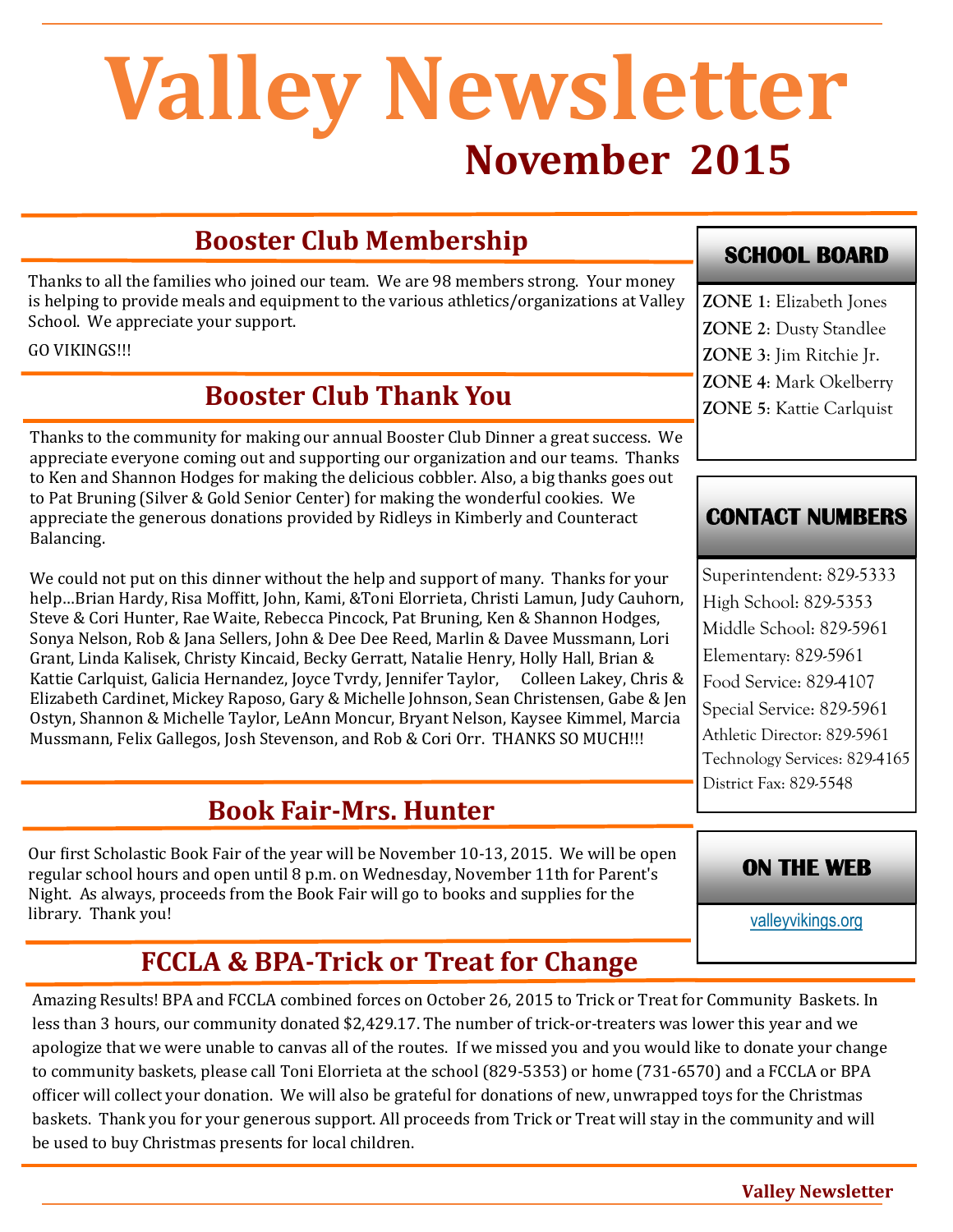# **Valley Cross Country-Coach Hunter**

Every season presents its' own unique set of challenges and opportunities.

The boys' cross country team won their district meet, and the girls' team came in second. The boys handily won with 3 runners finishing in the top 10. Ben Christensen 1st, Adam Elorrieta 2nd, Blake Hunter 8th. This is the boys' 3rd district title in a row. All the girls had season bests. Kelsey Henry qualified individually for state by coming in 4th at the district meet. We compete at Farragut State Park on Saturday, October 31st.

# **Boys Basketball—Mr. Hardy**

We are excited to begin another basketball season. All high school boys need to have a physical on file and ready to begin practice on November 13th. We also have an exciting opportunity for our players and fans. On January 9th, Valley will play Dietrich in Salt Lake City at Energy Solutions Arena, the home court of the Utah Jazz. The game will begin at 1:30pm and then at 7:00pm the Utah Jazz will play the Miami Heat. When you purchase a ticket from Mr. Hardy it will admit you to both games. Prices for upper bowl tickets are \$30 and prices for lower bowl seats are \$75. Please contact Mr. Hardy for more information, support the Vikings, and enjoy a great day of basketball.

## **High School Girls Basketball– Mrs. Kohtz, Mr. Mussmann**

Girls Basketball will begin on Monday, November 2nd from 4:00-6:00 PM for all 9th-12th grade girls interested in playing.

# **Volleyball– Mrs. Clark**

This season was very successful for the Volleyball Program. We finished the regular season 15-5 and were District Champs beating Hagerman and Oakley. The Varsity Team will go on to State and play October 30th and 31st. JV lost in the first round of districts but fought really hard to win a game against Oakley. The middle school teams also had a very good year and the 7th grade even went undefeated!

I would like to send a special thank you to a few individuals for all the support they have given the Volleyball program this season:

All of the parents that provided us with delicious meals for away games and districts. Thank you for decorating the bus during districts and giving the girls goodies on their lockers. Rob Sellers for being our cameraman for the season. Debbie Lockwood for donating our Dig Pink Uniforms for the JV team. Sally Burnett for her donation to help with equipment. Railey and Mandi for doing stats and being water girls. Sandra and Kameryn for doing the book and libero tracker. Mr. Hardy, School Board, Valley Booster Club, the Administration and the Community for supporting the team and making this season possible. The fans were awesome especially during big conference games. This season would not have been possible without the support and involvement of everyone. Thank you!